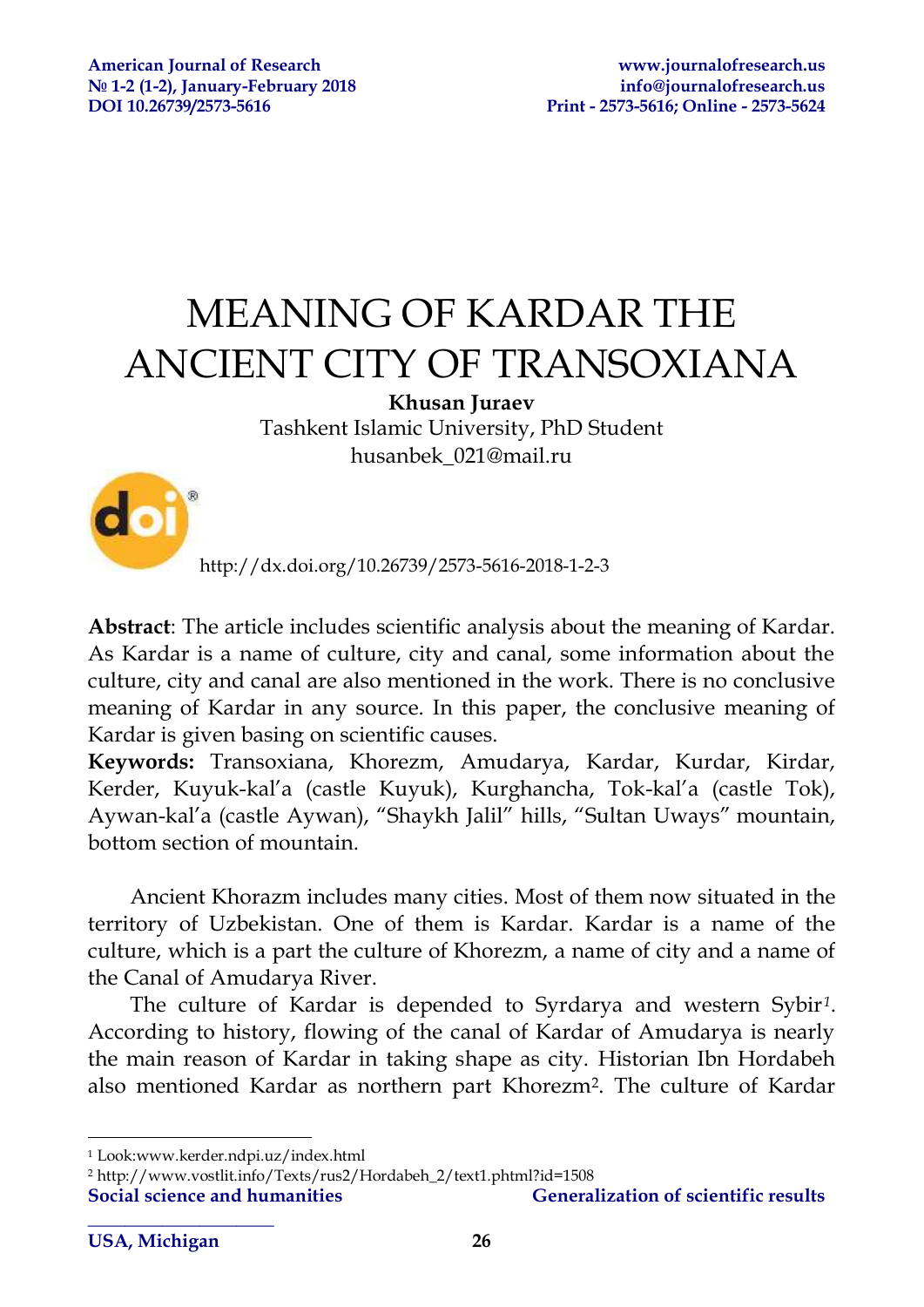divides into two stages: the first stage includes VI-VIII centuries and depended to Kuyuk-kal'a (castle Kuyuk), Kurghancha, bottom section of Tokkal'a (castle Tok). The second stage includes IX-XI centuries and depended to upper section of Tok-kal'a and Aywan-kal'a (castle Aywan)<sup>3</sup> .

Arabian geographer Makdisi has informed about the directions of ways in below: from Mazdahkan to Darsan two day long way, to Kardar city one day long way, to Juvikan two days long way, to Baratqīn town one day long way, to Aral sea one day long way. Archeology researchers have defined the dwelling points, such as Mazdahkan situated in Khojayli province, Darsan in Tok-kal'a, Kardar in Aywan-kal'a, Juvikan in Munchak-kal'a and Baratqīn in Kungrad<sup>4</sup> . Therefore, the culture of Kardar consists of related culture of ancient cities of Khorezm at the top.

Center of Kardar was Aywan-kal'a in VII-XI centuries. The kal'a was build at right angles, surrounded with earth walls and two central ways 6-7 meters were lay dawn from North to South*<sup>5</sup>* .

As in "Zafarnāma" – ("Chronicle of Triumph") the book of Sharafiddīn Alī Yazdī, while March on Khorazm Amir Timur crossed "Eski Okuz" (Old name of Amudarya) in 780 / 1379. Here interpretation of the book says that "Eski Okuz" flowed from Kat city to western Gurlan city and it dried up in XIII century<sup>6</sup>. Istakhrī says, before Amudarya was flowed in the course of Kardar. Then, the main reason of Aywan-kal'a becoming deserted is drying up the course of Kardar. And, it is supposed that the population around the course of Kardar moved to other cities, dwelling points which are close to river.

City of Kurghancha also known as Kublandik-kal'a, and situated in desert, 17km to West from Takhtakupir city. The city bordered with sand desert from East, North and West*<sup>7</sup>* . Kurghancha watered by the eastern branch of Amudarya<sup>8</sup>. Remnants of unstable houses of early people of Kardar were found from 1.5km to South from Kurghancha*<sup>9</sup>* .

**\_\_\_\_\_\_\_\_\_\_\_\_\_\_\_\_\_\_\_\_** 

### **Social science and humanities Generalization of scientific results**

1

<sup>3</sup> Look:www.kerder.ndpi.uz/istoriya.html

<sup>4</sup> Khodjaniyazov G. The way of caravan to northern Khorezm//The Great Silk Way, culture and tradtions. Past and present: Materials of scientific-theoretical conference. – Tashkent, 2006. –P/36-40.

<sup>5</sup> www.kerder.ndpi.uz/istoriya.html

<sup>6</sup> Yazdī, Sharafud-dīn Alī. Zafarnāma // prepared by Ahmad A., Bababekov H.: Editor-in-chief Eshpulatov

B. Group of publication and printing: Shaghulamov I. and others // T.: Sharq, 1997. –P.327.

<sup>7</sup> www.kerder.ndpi.uz/istoriya.html

<sup>8</sup> Ghulomov Y.Gh. History of irrigation of Khorezm. –T.: Uzbekistan USSR Academy of sciences Publication, –1959. –P.137

<sup>9</sup> www.kerder.ndpi.uz/istoriya.html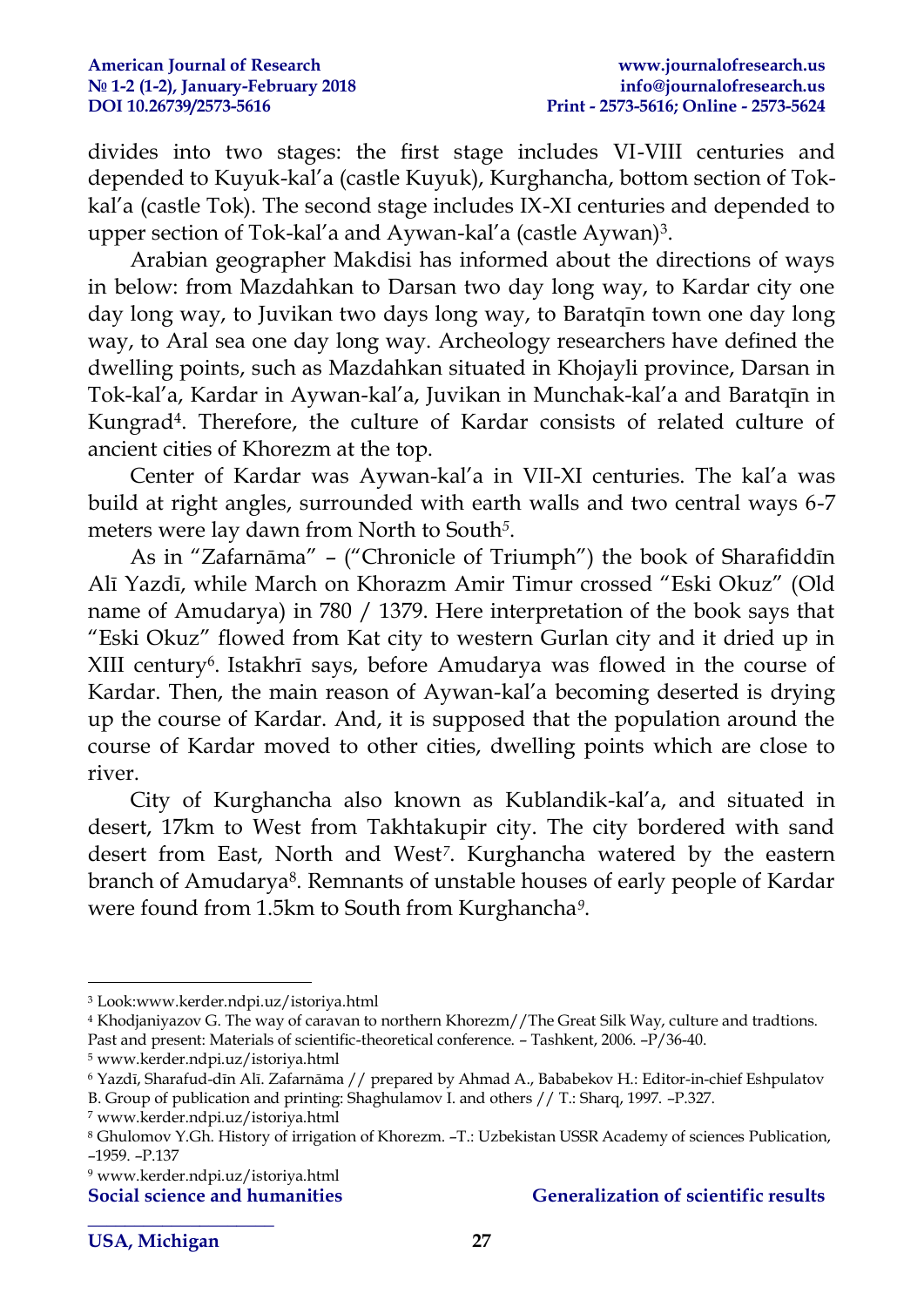Kuyuk-kal'a was situated in 40km to East from Chimbay city. It was built on a hill close to "Kushkhanataghi" mountain and was bordered with desert. Kuyuk-kal'a and its' neighborhood was watered by Kardar canal*<sup>10</sup>* . According to archeological research in XX century, culture of Kuyuk-kal'a's people tied with the culture of Khorazm*<sup>11</sup>* .

Tok-kal'a archeological complex was situated in Darsan city. Makdisī, the historic of X century considered Darsan as a city among other cities of Khorazm. The memorial consists of 3 sections: antic, early middle Ages and old cemetery. Many graves were found in the cemetery12. This shows the social development of Tok-kal'a.

Khayruddin az-Zeriklee, the scientist lived in XX century, wrote about the scientists of Kardar and Baratqeen as the scientists of Khorezm. The eminent scientists of Kardar like Taj ad-Din Abu al-Mafakhir al-Kardarī al-Khorazmī (Hanafī jurisprudent, died in 562/1166), Shams al-Aīmma Muhammad ibn Abdusattār al-Kardarī al-Khorazmī (Hanafī jurisprudent, died in 642/1244), Muhammad al-Kardarī al-Bazzāzi al-Khorazmī worked for the rise of science and wrote many books related to the direction of hanafīa.

In Arabic dictionary "al-Mu'jam" two definitions of "Kardar" ("كردر") are written. First, Kirdar or Kerder–from Persian, means a plant with a shape of trees and it is transferable plant. Second, Kardar is a town abroad where Shams al-Aīmma Muhammad ibn Abdusattār al-Kardarī al-Hanafī lived and his teacher was Burkhān ad-dīn al-Marghināni and his student was Hāfithuddīn Nasafī Bukharī and others<sup>13</sup>. In some of western and arabic books Kardar written as Kurdar. We think it is because of in Arabic language the letter of "Waw" ("و ") is involved after the letter of "Kaf" ("كوردر "-"كردر" ("ك

In the encyclopedia of "Lughatnāme"<sup>14</sup> the word Kardar is translated as bottom section of Mountain. Academic, Yahya Ghulamov also says, despite Aywan-kal'a located in lowland, its' high walls defended from flood water. Therefore, its' called as Aywan-kal'a<sup>15</sup>. The canal of Kardar flowed close to "Shaykh Jalil" <sup>16</sup> hills the end of "Sultan Uways" <sup>17</sup> mountain range.

**\_\_\_\_\_\_\_\_\_\_\_\_\_\_\_\_\_\_\_\_** 

**Social science and humanities Generalization of scientific results** 

1

<sup>10</sup> Ghulomov Y.Gh. History of irrigation of Khorezm. –T.: Uzbekitan USSR Academy of sciences Publication, –1959. –P.139

<sup>11</sup> www.forum-eurasica.ru/index.php?/topic/405-арийцы-и-туранцы/&page=49&tab=comment-160430 <sup>12</sup> www.kronk.spb.ru/gudkova-av-1968.htm

<sup>13</sup> www.almougem.com/mougem/search/كردر

<sup>14</sup> Loghatname (Encyclopedic Dictionary). Chief Editors: Mohammad Mo'in & Ja'far Shahidi. –Tehran: Tehran University Publication, – 1993-4. –P. 21844-21924.

<sup>15</sup> Ghulomov Y.Gh. Irrigation history of Khorezm. –T.: Uzbekistan USSR Academy of sciences Publication, – 1959. –P.137

<sup>&</sup>lt;sup>16</sup> The hill "Shaykhjalīl" composed of high rocky Mountains and it is extended 8 km to northwest.

<sup>&</sup>lt;sup>17</sup> The name of the chain of mountain related by the sufi Uways Qaranī.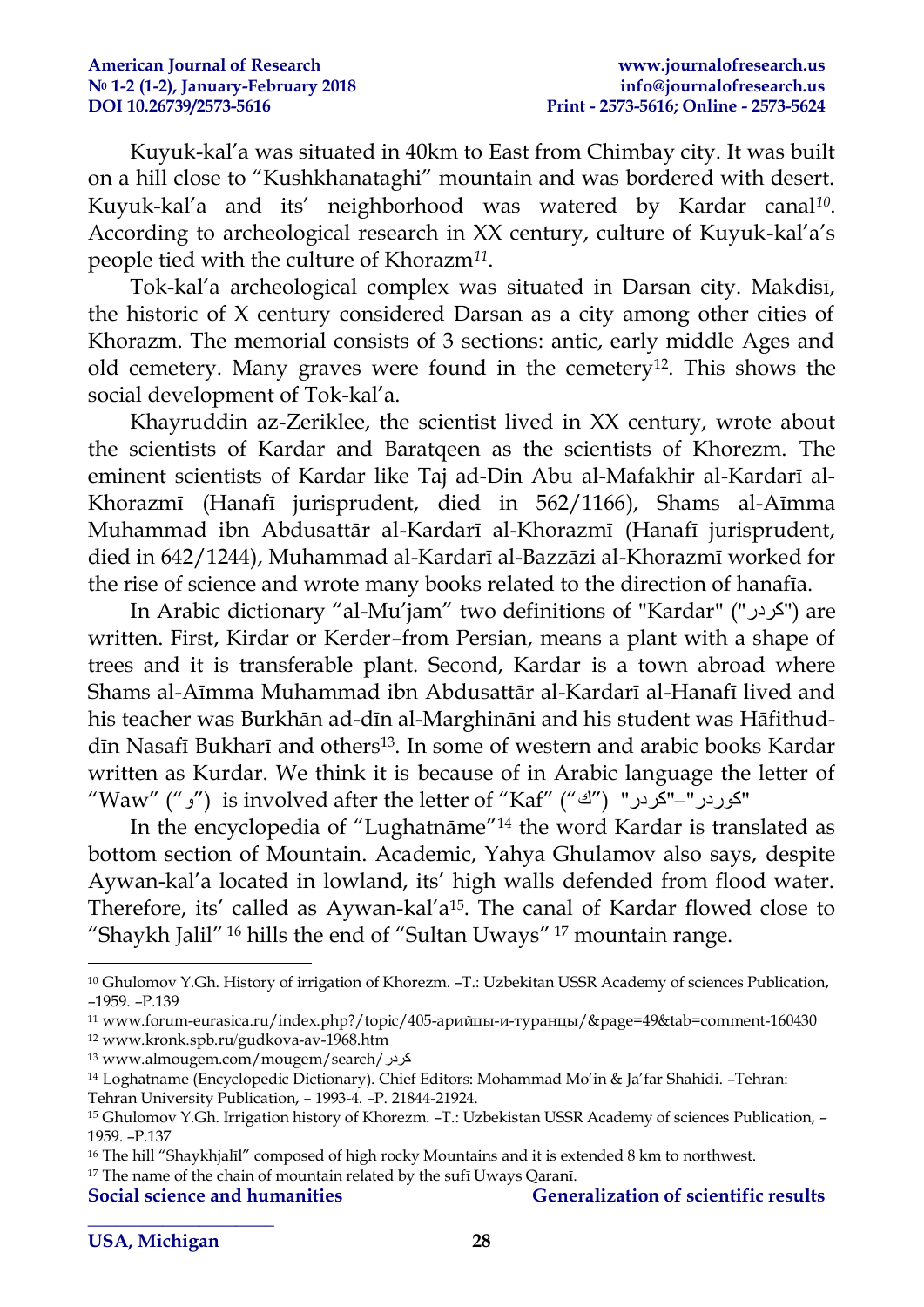In conclusion, the name of Kardar used for the part of culture of Khorazm, for the city and for the canal. Nevertheless, there is no conclusive meaning of Kardar is given in any source. The most suitable meaning of Kardar is the "bottom section of mountain". Aywan-kal'a located in lowland, its' high walls defended from flood water. Therefore, its' called as Aywankal'a. Also, the canal of Kardar flowed in the bottom of "Shaykh Jalil" hills, "Sultan Uways" mountain range.

The canal at the bottom of "Shaykh Jalil" hills called as Kardar. As it flows to the cities, passed by central city. The central city and the culture of those cities, which the canal flowed, named after the name of the canal Kardar.

**\_\_\_\_\_\_\_\_\_\_\_\_\_\_\_\_\_\_\_\_**